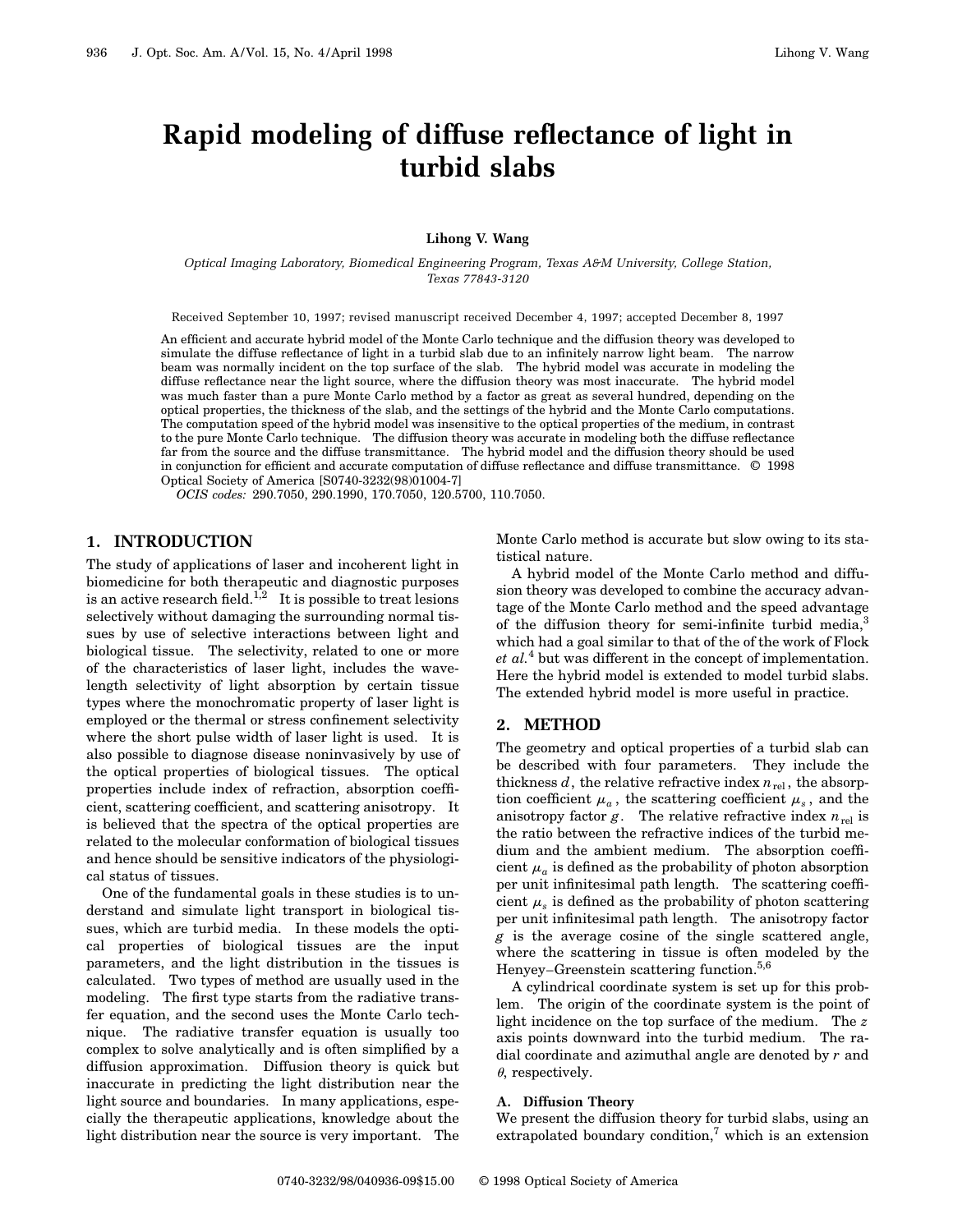to the theory for semi-infinite turbid media by Farrell *et al.*<sup>8</sup> In the cylindrical coordinate system, the fluence at an observation point  $(r, \theta, z)$  caused by an isotropic point source at  $(r', \theta', z')$  in an infinite medium has been analytically solved:

$$
\phi_1(r, \theta, z; r', \theta', z') = \frac{1}{4\pi D} \frac{\exp(-\mu_{\text{eff}} \rho)}{\rho}, \quad (1)
$$

where  $\rho$  is the distance between the observation point and the source point,

$$
\rho = [r^2 + r'^2 - 2rr' \cos(\theta - \theta') + (z - z')^2]^{1/2}
$$
 (2)

*D* is the diffusion constant

$$
D = \frac{1}{3[\mu_a + \mu_s(1 - g)]},
$$
 (3)

and  $\mu_{\text{eff}}$  is the effective attenuation coefficient

$$
\mu_{\text{eff}} = \sqrt{\mu_a/D}.
$$
 (4)

We are interested in the diffuse reflectance from the top surface of the slab and the diffuse transmittance from the bottom surface of the slab. The contribution of this isotropic point source to the diffuse reflectance is

$$
R_1(r, \theta, 0; r', \theta', z') = D \left. \frac{\partial \phi}{\partial z} \right|_{z=0}
$$
  
= 
$$
\frac{z_s (1 + \mu_{\text{eff}} \rho) \exp(-\mu_{\text{eff}} \rho)}{4 \pi \rho^3},
$$
  
(5)

where  $\rho$  is the distance between the observation point  $(r, \theta, 0)$  and the source point  $(r', \theta', z')$ . Similarly, the contribution of this isotropic point source to the diffuse transmittance is

$$
T_1(r, \theta, d; r', \theta', z') = -D \left. \frac{\partial \phi}{\partial z} \right|_{z=d}
$$
  
= 
$$
\frac{(d - z_s)(1 + \mu_{\text{eff}} \rho) \exp(-\mu_{\text{eff}} \rho)}{4 \pi \rho^3},
$$
  
(6)

where  $\rho$  is the distance between the observation point  $(r, \theta, d)$  and the source point  $(r', \theta', z')$ . The diffuse reflectance and the diffuse transmittance in Eqs. (5) and (6) are applicable to a turbid slab only when the boundary condition is ignored.

To compute the fluence caused by an isotropic point source in a turbid slab based on Eq. (1), we need to convert the slab into an infinite medium by satisfying the boundary condition with an array of image sources.<sup>9</sup> Since the fluence on the two real boundaries is not zero, two extrapolated virtual boundaries are used where the fluence is approximately zero. The two virtual boundaries are separated from the slab surfaces by a distance of  $z_b$  (Fig. 1), where  $z_b$  is



Fig. 1. Arrangement of the original and image point sources in a turbid slab, where the signs indicate whether a source is positive or negative.

where *A* is related to the internal reflection  $r_i$ . When the boundary has matched refractive indices,  $A = 1$ ; otherwise,  $A$  is estimated as<sup>10</sup>

$$
A = (1 + r_i)/(1 - r_i), \tag{8}
$$

where

$$
r_i = -1.440n_{\rm rel}^{-2} + 0.710n_{\rm rel}^{-1} + 0.668 + 0.0636n_{\rm rel}.
$$
\n(9)

Figure 1 shows the position of an original isotropic point source at  $(r_s, \theta_s, z_s)$  and its image sources about the two virtual boundaries. Each mirroring about the virtual boundaries changes the sign of the point source. The *z* coordinates of the *i*th source pair are

$$
z_{si\pm} = -z_b + 2i(d + 2z_b) \pm (z_s + z_b), \qquad (10)
$$

where  $i = 0, \pm 1, \pm 2, \ldots$ . When  $i = 0$ , the source pair straddles the top boundary of the slab. When  $i = 1$ , the source pair is the image of the 0th pair  $(i = 0)$  about the bottom extrapolated boundary. When  $i = -1$ , the source pair is the image of the first pair  $(i = 1)$  about the top extrapolated boundary. Although the number of image sources is infinite, the series may be truncated after several source pairs.

Once these image sources are used, the boundary condition is satisfied; hence the true boundaries can be removed. The original problem for the turbid slab is then converted into an array of isotropic sources of both signs in an infinite medium. A linear combination of Eq. (1) for the sources will therefore yield the fluence of the original isotropic point source in the tissue slab:

$$
\phi(r, \theta, z; r_s, \theta_s, z_s) = \sum_{i=m}^{n} [\phi_1(r, \theta, z; r_s, \theta_s, z_{si+}) - \phi_1(r, \theta, z; r_s, \theta_s, z_{si-})],
$$
\n(11)

where *m* and *n* are the lower and the upper limits of the truncated source pairs, respectively. A linear combina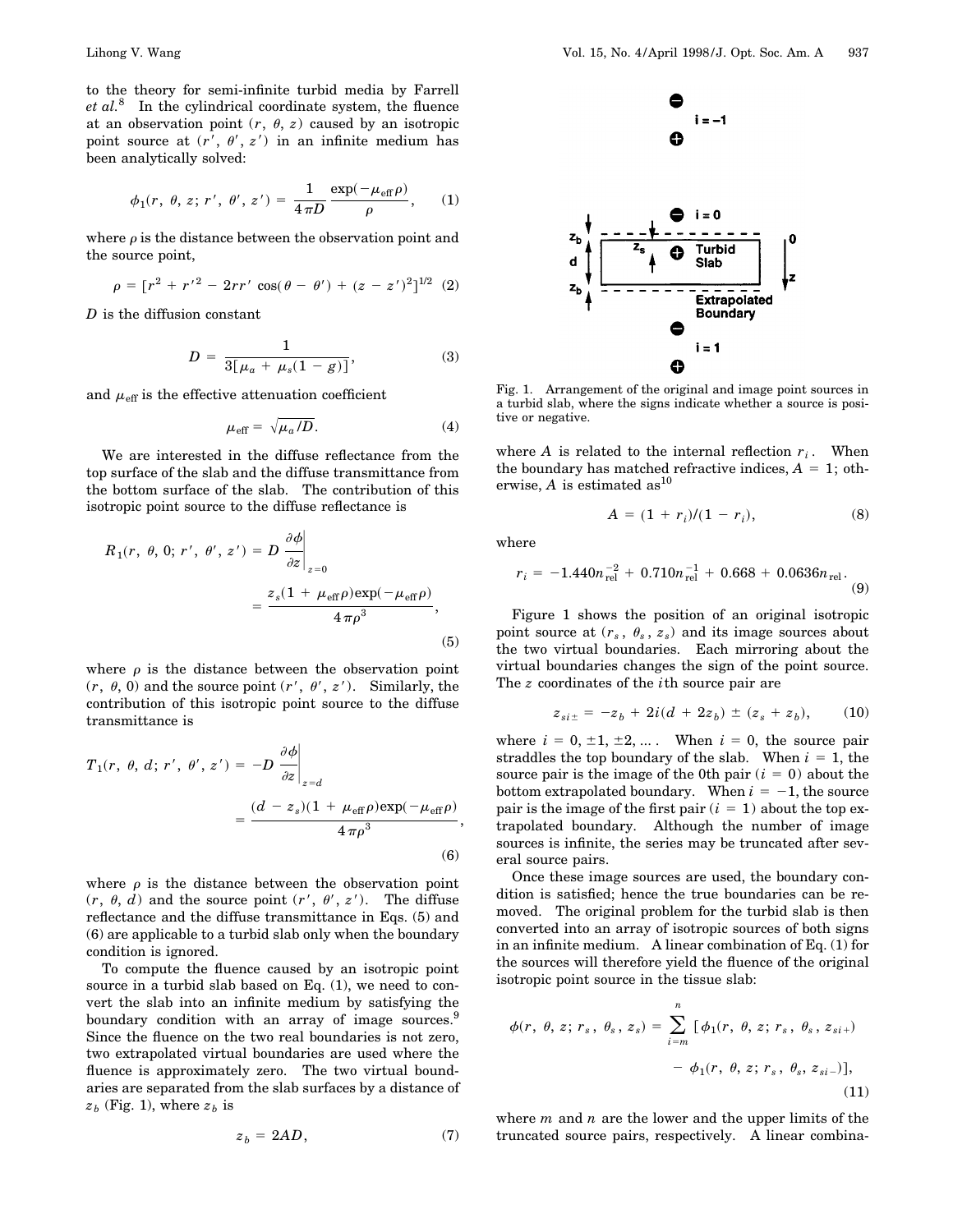tion of Eqs. (5) and (6) for the sources will yield the diffuse reflectance and the diffuse transmittance of the slab, respectively.

$$
R(r, \theta, 0; r_s, \theta_s, z_s) = \sum_{i=m}^{n} [R_1(r, \theta, 0; r_s, \theta_s, z_{si+}) - R_1(r, \theta, 0; r_s, \theta_s, z_{si-})],
$$
\n(12)

$$
T(r, \theta, d; r_s, \theta_s, z_s) = \sum_{i=m}^{n} [T_1(r, \theta, d; r_s, \theta_s, z_{si+}) - T_1(r, \theta, d; r_s, \theta_s, z_{si-})].
$$
\n(13)

If an infinitely narrow laser beam is incident upon a tissue slab, the narrow beam is approximated by an isotropic point source that is  $1$  transport mean free path  $(L_t^{\, \prime})$ below the tissue surface. Then the diffuse reflectance and the diffuse transmittance may be computed by use of Eqs. (12) and (13).

#### **B. Hybrid Model**

The key to using diffusion theory accurately was the precise conversion of the incident infinitely narrow photon beam into deep isotropic photon sources in the medium.<sup>11</sup> Because of its high accuracy, Monte Carlo simulation is a good candidate to solve this conversion problem. The hybrid model consists of two steps: the Monte Carlo step and the diffusion step. The Monte Carlo step converts the incident photon beam into a distributed source term while escaped photons are collected. The diffusion step calculates the additional diffuse reflectance due to the source term by diffusion theory.

A critical depth  $z_c$  is selected based on the transport mean free path of the turbid slab. When photons are within  $z_c$  of the two boundaries of the slab, diffusion theory is considered inaccurate, and vice versa. Therefore, the Monte Carlo technique is used to trace photons until the photons reach the center zone that is  $z_c$  from the two boundaries of the slab, where the *z* coordinate of the center zone satisfies  $z_c \leq z \leq d - z_c$  (Fig. 2).



Fig. 2. Illustration of the conversion from an infinitely narrow light beam to an isotropic point source in the Monte Carlo step of the hybrid model. The last step of length  $L'_t$  converts the light into an isotropic point source.

The Monte Carlo step is based on the traditional Monte Carlo technique simulating light transport in tissue.<sup>12,13</sup> Because the implicit photon-capturing technique<sup>14</sup> is used during the Monte Carlo simulation, a photon packet with an initial weight of unity is launched perpendicularly to the surface along the  $z$  axis (Fig. 2). If the boundary is index matched  $(n_{rel} = 1)$ , all photon weight enters the turbid medium. Otherwise only a portion of the photon weight enters by means of Fresnel reflection. Then a step size *s* is chosen statistically as

$$
s = \frac{-\ln(\xi)}{\mu_a + \mu_s},\tag{14}
$$

where  $\xi$  is a random number equidistributed between 0 and  $1 (0 < \xi \le 1)$ . The photon packet loses its weight partially at the end of each step because of absorption. The amount of weight loss is the photon weight at the beginning of the step multiplied by  $(1 - a)$ , where *a* is the albedo  $\mu_s / (\mu_a + \mu_s)$ . The photon with the remaining weight will be scattered. A new photon direction is statistically determined by the Henyey–Greenstein phase function according to the anisotropy factor *g*. A new step size is then generated by Eq. (14), and the process is repeated. When the photon weight is less than a preset threshold  $(10^{-4}$  in this study), Russian roulette is used to determine whether the photon should be terminated or continue propagation with an increased weight.

If the photon packet crosses the surface boundary into the ambient medium, the photon weight contributes to the diffuse reflectance  $R_{\text{mc}}(r)$  or the diffuse transmittance. If the photon packet reaches a position in the center zone that is  $z_c$  from the two boundaries of the slab, the photon packet will be conditionally converted into an isotropic photon source after a new photon direction is statistically determined.

Similarity relations $^{15,16}$  are invoked to convert the photon packet into an isotropic photon source. The similarity relations allow conversion from anisotropic scatterers into isotropic scatterers with a reduced scattering coefficient  $\mu_s'$ , equal to  $\mu_s(1-g)$ , while the absorption coefficient is kept the same. The photon packet is moved a fixed step  $L'_t$  long, which is the mean free path for the converted isotropic scattering medium. If the new photon position is within  $z_c$  of the two boundaries, the Monte Carlo simulation continues without the move of the  $1 - L'_t$  step. If the new photon position is within the center zone that is  $z_c$  from the two boundaries of the slab, the photon packet is converted into an isotropic point source. At the end of this step the photon packet interacts with the isotropic scattering medium according to an albedo *a'*, equal to  $\mu_s' / (\mu_a + \mu_s')$ . After absorption the new photon weight becomes the weight at the beginning of the step multiplied by the transport albedo  $a'$  and will experience scattering. After this scattering event, the photon becomes isotropic, and the weight of the photon packet is recorded into a source function  $S(r, z)$ , which is guaranteed to be zero within  $z_c$  from the two slab boundaries. Multiple (*N*) photon packets are traced to yield meaningful results because of the stochastic nature of the Monte Carlo simulation.

In the diffusion step, additional diffuse reflectance  $R_{\text{diff}}(r)$  is calculated by use of the source term. Diffusion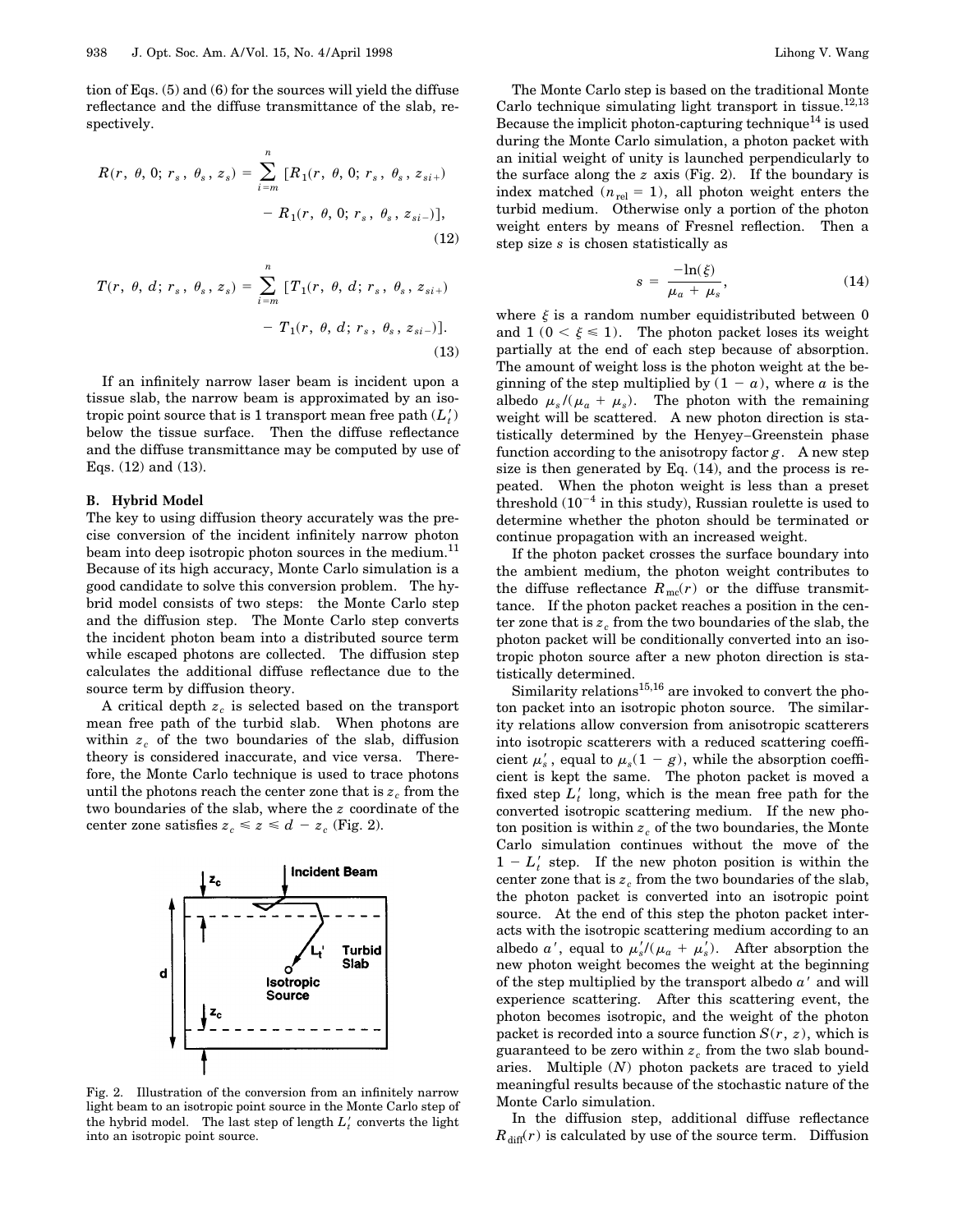theory is used to compute the diffuse reflectance that is due to an isotropic point source, which is the impulse response. The recorded source function  $S(r, z)$  is taken as the photon source, and these impulse responses weighted by the source function  $S(r, z)$  are integrated to yield the diffuse reflectance  $R_{\text{diff}}(r)$ .

When the Monte Carlo step of the hybrid model is finished, the source function  $S(r, z)$  gives the total photon weight in a grid element and may be converted into probability per unit volume  $S_d(r, z)$ , which is called source density. The diffuse reflectance due to the distributed source density  $S_d(r, z)$  is calculated by

$$
R_{\text{diff}}(r) = \int_0^\infty \int_0^\infty \int_0^{2\pi} S_d(r', z') R(r, 0, 0; r', \theta', z') r' \times d\theta' dr' dz'.
$$
 (15)

Because of its cylindrical symmetry, the diffuse reflectance  $R_{\text{diff}}(r)$  is independent of the azimuthal angle  $\theta$ . Therefore we conveniently choose the observation point at  $\theta = 0$ . The final diffuse reflectance will be the sum of the diffuse reflectances computed by the initial Monte Carlo step and the subsequent diffusion step:

$$
R_d(r) = R_{\text{mc}}(r) + R_{\text{diff}}(r). \tag{16}
$$

#### **C. Numerical Computation**

A grid system is set up on the cylindrical coordinate system to score the numerical quantities for this simulation. The grid lines are evenly spaced in the *r* and *z* directions. The number of grid elements in the *r* and *z* coordinates are  $N'_r$  and  $N'_z$ , respectively. The grid separations in the *r* and *z* coordinates are  $\Delta r'$  and  $\Delta z'$ , respectively. The center coordinates of the *i*th *r* grid element and *j*th *z* grid element are  $r_i'$  and  $z_j'$ , respectively:

$$
r_i' = (i + 0.5)\Delta r', \tag{17}
$$

$$
z_j' = (j + 0.5)\Delta z'.\tag{18}
$$

At the end of the Monte Carlo step,  $R_{\text{mc}}(r)$  gives the total photon weight reflected into an annulus. We convert it into diffuse reflectance (probability per unit area) by dividing it by the total number of launched photon packets  $(N)$  and the area of the annulus  $(2\pi r_i^{\prime} \Delta r^{\prime})$ .

The raw source function  $S(r'_i, z'_j)$  is converted into the source density function  $S_d(r'_i, z'_j)$  by

$$
S_d(r'_i, z'_i) = S(r'_i, z'_i) / (\Delta V_i N), \tag{19}
$$

where  $\Delta V_i$  is the grid volume confined by the *i*th *r* grid element (an annulus) and the *j*th *z* grid element

$$
\Delta V_i = 2\pi r'_i \Delta r' \Delta z'.
$$
 (20)

The grid system used to score the source term  $S(r, z)$ is also used to compute the integration over  $r'$  and  $z'$  in Eq. (15). The symmetry of the integration over  $\theta'$  is used to lower the upper limit from  $2\pi$  to  $\pi$ . Therefore  $R_{\text{diff}}(r)$ is computed from the following equation in terms of the source density  $S_d(r, z)$ .

$$
R_{\text{diff}}(r) = \sum_{i=0}^{N_r'-2} \sum_{j=0}^{N_z'-2} S_d(r_i', z_j') r_i' \Delta r' \Delta z'
$$
  
 
$$
\times 2 \int_0^{\pi} R(r, 0, 0; r_i', \theta', z_j') d\theta'. \quad (21)
$$

Note that the last grid elements in each direction are not used in the summation. Only a limited number of grid elements in each direction can be specified, but the step size for the Monte Carlo step has no bound because of the logarithmic operation [Eq. (14)]. Therefore the location of a photon packet may extend beyond the grid system. In this case we score the quantities into the last grid element in the direction of the overflow but do not use the last grid elements in the reflectance computation in Eq. (21). The truncation of this overflow gives a negligibly small error if the grid system is sufficiently large.

The integration over  $\theta'$  in Eq. (21) was done with Gaussian quadratures.<sup>17</sup> The source density at some locations was much less than the maximum value. The contribution to the diffuse reflectance from the source density less than 1% of the peak source density was not computed to save computation time without significantly losing accuracy. The sum of  $R_{\text{diff}}(r)$  and  $R_{\text{mc}}(r)$  yields the final diffuse reflectance  $R_d(r)$ . Both the pure Monte Carlo simulation and the hybrid model were implemented in ANSI (American National Standards Institute) Standard C. The programs are portable to any computer that supports ANSI Standard C. We conducted the computation on a Silicon Graphics Power Challenge computer running Irix 6.2 for this study.

The diffuse reflectance and the diffuse transmittance were computed by diffusion theory and the hybrid model and were compared with those computed by the pure Monte Carlo method,<sup>13,18</sup> where the pure Monte Carlo results were considered accurate. Unless otherwise specified, 100,000 photon packets were used for this study in either the pure Monte Carlo method or the hybrid model.

## **3. RESULTS**

Figure 3 shows the diffuse reflectance and the diffuse transmittance of an isotropic point source calculated by the pure Monte Carlo method<sup>13</sup> and the diffusion theory described in the previous section. The isotropic point source was placed  $L'_t$  below the top surface of a slab. The pure Monte Carlo method was used to directly simulate the diffuse reflectance and the diffuse transmittance from this isotropic point source. In the diffusion theory calculation, one–three point-source pairs were employed. The locations and signs of the sources were shown in Fig. 1. The single-pair calculation was based on the pair of  $i = 0$ . The double-pair calculation was based on the pairs of  $i = 0, 1$ . The triple-pair calculation was based on the pairs of  $i = -1, 0, 1$ .

Figure 4 shows the diffuse reflectance and the diffuse transmittance of an infinitely narrow light beam calculated by the pure Monte Carlo method and diffusion theory. The infinitely narrow light beam was normally incident upon the top surface of the slab. The Monte Carlo method directly simulated the response due to this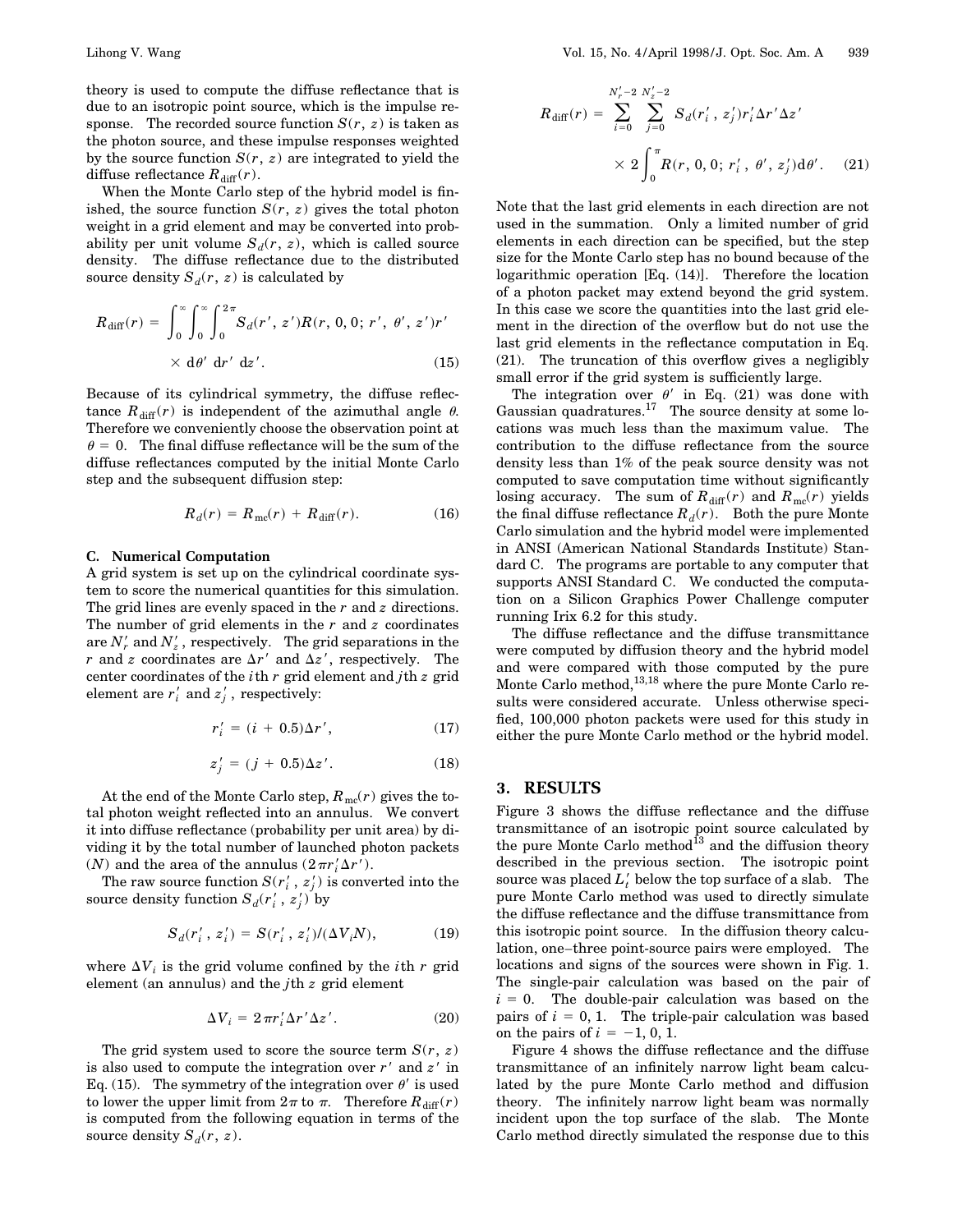

Fig. 3. Comparison between the pure Monte Carlo method and the diffusion theory in terms of (a) the diffuse reflectance and (b) the diffuse transmittance. The properties of the turbid slab included the relative index of refraction  $n_{rel} = 1$ , the absorption coefficient  $\mu_a = 0.1 \text{ cm}^{-1}$ , the scattering coefficient  $\mu_s = 100 \text{ cm}^{-1}$ , the scattering anisotropy  $g = 0.9$ , and the thickness  $d = 1$  cm.

narrow beam. In the diffusion theory calculation, the narrow beam was replaced with an isotropic point source  $\text{located } L'_t$  below the top surface of the slab. Three source pairs  $(i = -1, 0, 1)$  were used for the diffusion theory calculation, where five of the six sources were the image sources of the point source at  $z = L'_t$ . Figure 4(c) shows the relative errors of the diffuse reflectance and the diffuse transmittance calculated by the diffusion theory relative to those calculated by the pure Monte Carlo method. The relative errors were the difference between the results of the diffusion theory and the pure Monte Carlo method divided by the results of the pure Monte Carlo method.

Figure 5 shows the diffuse reflectance of an isotropic point source at various depths calculated by the pure Monte Carlo method and the diffusion theory. The isotropic point source was placed at  $z = 0.1L_t^{\prime}$  ,  $z = 0.3L_t^{\prime}$  , and  $z = 0.5L_t'$  . The pure Monte Carlo method was used to calculate the diffuse reflectance of these point sources individually. The diffusion theory was used to calculate the diffuse reflectance with three source pairs  $(i = -1, 0, ...)$ and 1). The relative errors in the diffuse reflectance for these three source locations between the diffusion theory and the Monte Carlo method are shown in Fig. 5(b), where the relative errors were defined as in Fig. 4(c).

Figure 6 shows the contours of the source density  $S_d(r, z)$  calculated in the Monte Carlo step of the hybrid model. Figure 7 shows the diffuse reflectance of an infinitely narrow light beam calculated by the pure Monte Carlo method and the hybrid model. The infinitely narrow light beam was normally incident upon the top surface of the turbid slab. The pure Monte Carlo method directly simulated the diffuse reflectance of the narrow beam. The hybrid model converted the narrow beam into a source term as shown in Fig. 6, using the Monte Carlo technique while registering the diffuse reflectance. The hybrid model was then used to calculate the additional diffuse reflectance with the diffusion theory based on the source term as described in the previous section. The



Fig. 4. Comparison between the pure Monte Carlo method and the diffusion theory in terms of (a) the diffuse reflectance and (b) the diffuse transmittance, and (c) the relative errors between the results. The properties of the turbid slab were described in Fig. 3.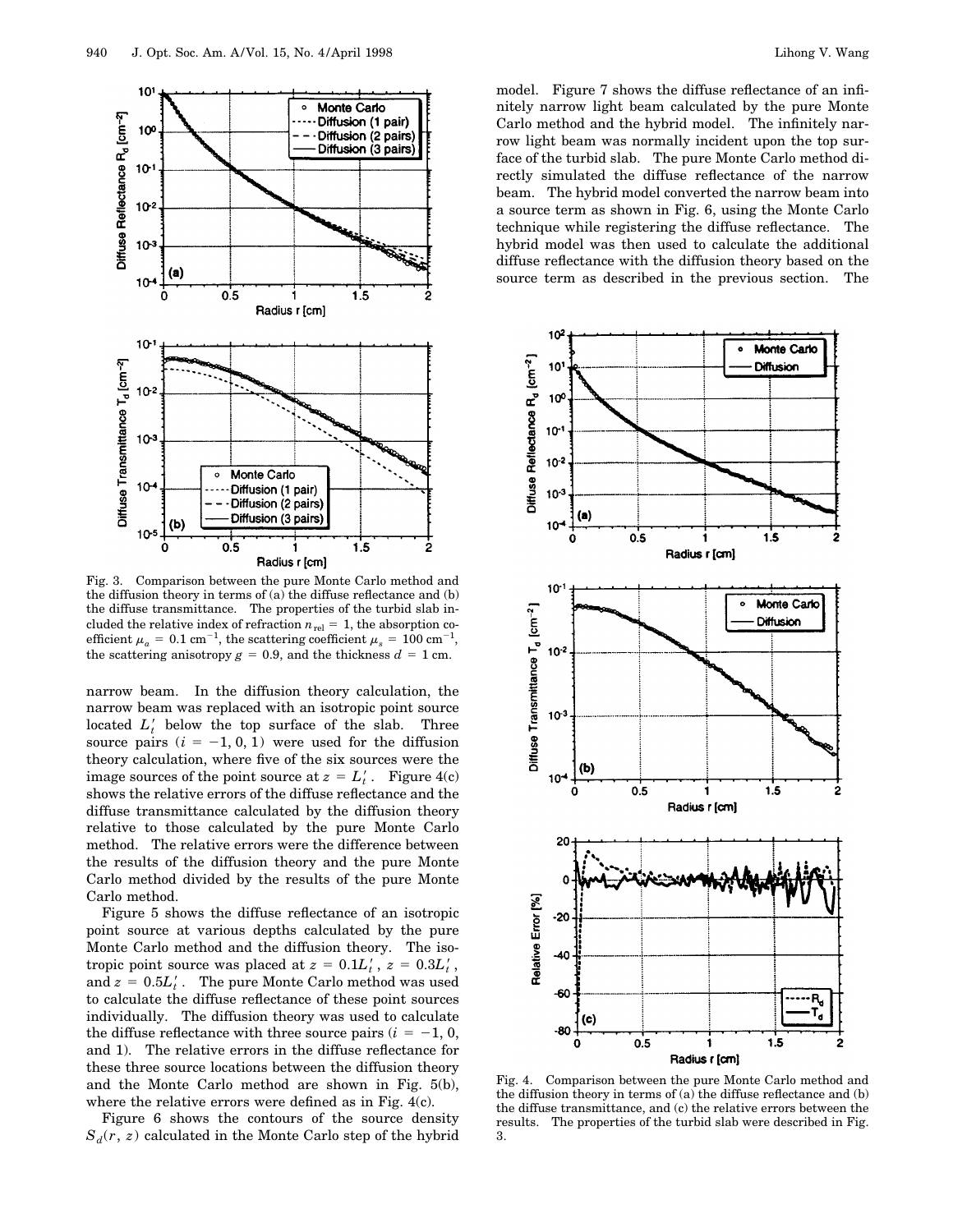

Fig. 5. (a) Comparisons between the pure Monte Carlo method and the diffusion theory in terms of the diffuse reflectance when an isotropic point source was placed at  $z = 0.3 L_t'$  and (b) the relative errors between the results when an isotropic point source was placed at  $z = 0.1, 0.3$ , and  $0.5 L_t'$ . The properties of the turbid slab were described in Fig. 3.



Fig. 6. Distribution of the source density generated by the initial Monte Carlo step in the hybrid model, where the critical depth  $z_c$  was set to 0.05 cm. The unit of the source density was in cm<sup>2</sup><sup>3</sup> for a unity input and would be in *W*/cm<sup>3</sup> for a 1-*W* input. The properties of the turbid slab were described in Fig. 3.

critical depth  $z_c$  was set to 0.05 cm, which was approximately  $0.5L_t'$ . The number of grid elements in both the  $r$ and the *z* directions was 30. The size of grid elements in the  $r$  and the  $z$  directions was 0.01 cm. Figure 7(b) plots the relative error in the diffuse reflectance between the two models. The relative error was defined as the difference between the diffuse reflectance calculated by the hybrid model and that calculated by the pure Monte Carlo method divided by the diffuse reflectance calculated by the pure Monte Carlo method. The relative error including the statistical variation was within  $\pm 6\%$ .

The user time for the above pure Monte Carlo simulation was 4133.5 s. The user time for the hybrid simulation was 170.6 s, of which 166.5 s was spent in the initial Monte Carlo step, and the rest was spent in the diffusion step. The hybrid model was 24 times as fast as the Monte Carlo method for this simulation, where 1,000,000 photon packets were traced in both models.

Figure 8 shows the diffuse reflectance of an infinitely narrow light beam calculated by the pure Monte Carlo method and the hybrid model. The narrow beam was normally incident upon the top surface of a turbid slab that had a mismatched boundary  $(n_{rel} = 1.37)$ . The number of grid elements in both the *r* and the *z* dimensions was 100. The sizes of grid elements in the *r* and the *z* directions were 0.005 and 0.003 cm, respectively. The number of photon packets that were traced in the simulation was 100,000. The user times of the pure Monte Carlo method were 697.5, 583.0, and 135.3 s for  $\mu_a = 0.1, 1, 10 \text{ cm}^{-1}$ , respectively. When the critical depth was set to 0.05 cm, the user times of the hybrid model were 103.5, 99.3, and 76.2 s for  $\mu_a = 0.1$ , 1, and



Fig. 7. (a) Comparisons between the pure Monte Carlo method and the hybrid model in terms of the diffuse reflectance and (b) the relative error between the results. The properties of the turbid slab were described in Fig. 3.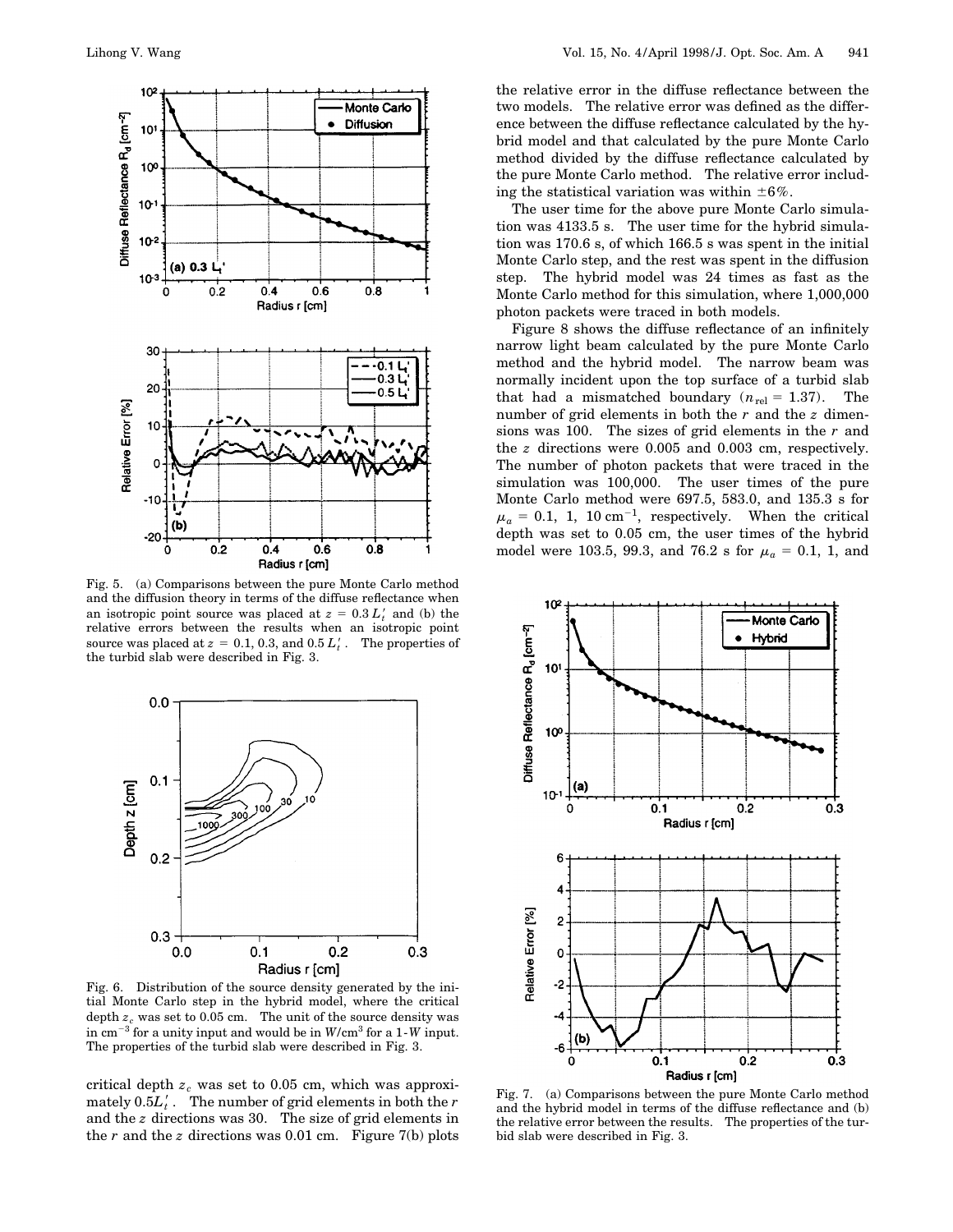

Fig. 8. Comparisons between the pure Monte Carlo method and the hybrid model in terms of the diffuse reflectance when the critical depth was set to (a) 0.05 cm and (b) 0.1 cm. The absorption coefficient of the turbid slab was varied from 0.1, 1, 10  $\text{cm}^{-1}$ , while the other properties were held constant, including the relative index of refraction  $n_{rel} = 1.37$ , the scattering coefficient  $\mu_s$  $= 100 \text{ cm}^{-1}$ , the scattering anisotropy  $g = 0.9$ , and the thickness  $d = 1$  cm.

 $10 \text{ cm}^{-1}$ , respectively. When the critical depth was set to 0.1 cm, the user times of the hybrid model were 146.5, 141.7, and 114.2 s for  $\mu_a = 0.1, 1, 10 \text{ cm}^{-1}$ , respectively.

Table 1 lists the user times of both the pure Monte Carlo method and the hybrid model for computations with various parameters. The absorption coefficient and the thickness of the turbid slab were varied while the other parameters were held constant. The critical depth  $z_c$ was set to 0.05 cm, which was approximately  $0.5L_t'$ . The number of grid elements in both the *r* and the *z* dimensions was 30, where the grid size was 0.01 cm. The number of photon packets that were traced in the simulations was 100,000 for both the pure Monte Carlo method and the hybrid model.

## **4. DISCUSSION AND CONCLUSIONS**

The question of how many point-source pairs should be used in the diffusion theory to accurately model the diffuse reflectance and the diffuse transmittance was important. As shown in Fig. 3(a), three point-source pairs were required to achieve good accuracy in the diffuse reflectance within a 2-cm radial distance from the source. No matter how many point-source pairs were used, the difference in the calculated diffuse reflectance close to the source was minimal and became large far from the source. As shown in Fig. 3(b), the zeroth pair did not give enough accuracy in calculating the diffuse transmittance. Two or three source pairs were required to achieve good agreement between the diffuse transmittance values that were calculated by the diffusion theory and those that were calculated by the pure Monte Carlo method. The number of point-source pairs that should be calculated would depend on the size of the observation region, the thickness of the slab, and the optical properties of the medium. In prac-

**Table 1. User Times for the Pure Monte Carlo Method and the Hybrid Model and the Ratio between the User Times (Monte Carlo/Hybrid) under Various Conditions**

|                  |          |                             | User Time (s) |        |       |
|------------------|----------|-----------------------------|---------------|--------|-------|
| $n_{\text{rel}}$ | $d$ (cm) | $\mu_a$ (cm <sup>-1</sup> ) | Monte Carlo   | Hybrid | Ratio |
| 1.37             | 10       | 0.01                        | 6684          | 23     | 291   |
| 1.37             | 10       | 0.1                         | 2589          | 23     | 113   |
| 1.37             | 10       | 1.0                         | 679           | 23     | 30    |
| 1.37             | 3        | 0.01                        | 2095          | 23     | 91    |
| 1.37             | 3        | 0.1                         | 1961          | 23     | 85    |
| 1.37             | 3        | 1.0                         | 679           | 23     | 30    |
| 1.37             | 1        | 0.01                        | 696           | 23     | 30    |
| 1.37             |          | 0.1                         | 698           | 23     | 30    |
| 1.37             | 1        | 1.0                         | 583           | 23     | 25    |
| 1                | 10       | 0.01                        | 3992          | 19     | 210   |
|                  | 10       | 0.1                         | 1611          | 19     | 85    |
|                  | 10       | $1.0\,$                     | 468           | 19     | 25    |
| 1                | 3        | 0.01                        | 1253          | 19     | 66    |
|                  | 3        | 0.1                         | 1201          | 19     | 63    |
|                  | 3        | $1.0\,$                     | 468           | 19     | 25    |
|                  |          | 0.01                        | 415           | 19     | 22    |
|                  | 1        | 0.1                         | 416           | 19     | 22    |
|                  | 1        | 1.0                         | 382           | 19     | 20    |

<sup>*a*</sup>The fixed optical properties included the scattering coefficient  $\mu_s = 100 \text{ cm}^{-1}$  and the scattering anisotropy *g* = 0.9.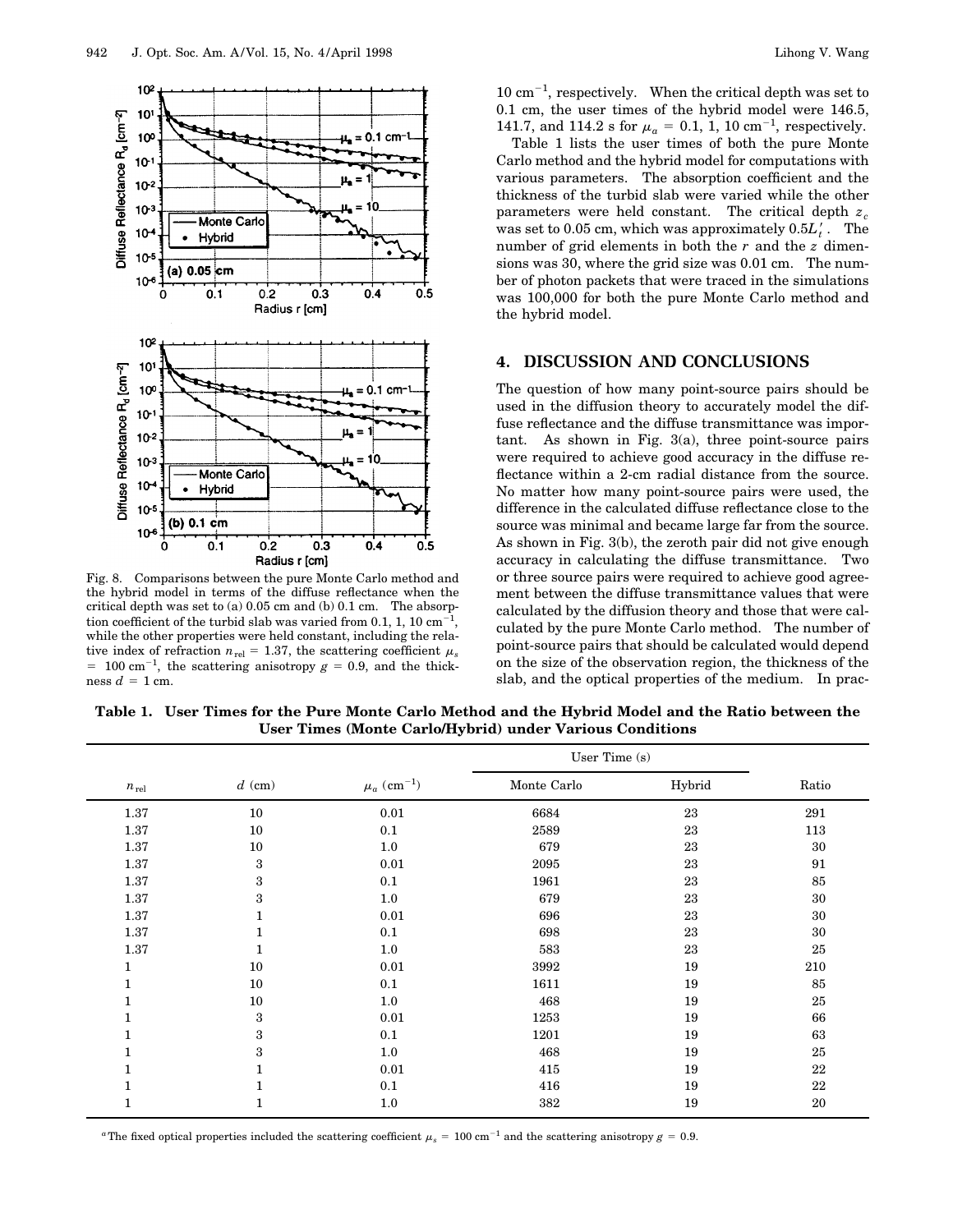tice one may keep adding more image sources until the new sources make negligible addition to the calculated results.

Diffusion-theory-predicted diffuse reflectance was underestimated by a large margin (as great as 75%) near the source compared with the accurate Monte Carlo result but became accurate far from the source [Figs. 4(a) and 4(c)]. As a rule of thumb, diffusion theory is accurate in modeling diffuse reflectance beyond a couple of transport mean free paths from the source and is accurate in modeling diffuse transmittance at all radii [Figs. 4(b) and 4(c)]. Therefore it would be efficient to use diffusion theory to calculate the diffuse reflectance far from the source and the diffuse transmittance and to use the hybrid model to calculate the diffuse reflectance near the source.

The choice of the critical depth would affect the computation accuracy and efficiency of the hybrid model. If the critical depth were too small compared with the transport mean free path, the computation error would be too large, although the computation would be fast and vice versa. As shown in Fig. 5,  $0.3L_t' - 0.5L_t'$  would be a good choice for the critical depth if a maximum of 5%–12% error were allowed, while  $0.1L_t'$  would give a maximum error of  $25\%.$ 

The source term was centered at  $z = 0.15$  cm as shown in Fig. 6. The selected critical depth was 0.05 cm, which was close to  $0.5L_t'$  since  $L_t'$  was 0.099 cm. Once a photon reached the critical depth after a scattering event, it traveled  $L'_t$  further along the new direction after the scattering. If this new position of the photon was inside the center zone that was  $z_c$  from the two boundaries of the slab, the photon was converted into an isotropic point source at the new position. Therefore the source term was densely populated near  $z = 1.5L_t'$ . The source term was also limited to within approximately  $2L_t'$  from the point of light incidence in both the *r* and the *z* dimensions.

The hybrid model had very good agreement with the pure Monte Carlo method (Fig. 7). The relative error including the statistical error was limited to  $\pm 6\%$ . The statistical error may be further improved by use of more photon packets or enlargement of the grid size at the expense of reduced resolution. The systematic error may be further reduced by use of a larger critical depth at the expense of increased computation time. The hybrid model was significantly faster than the pure Monte Carlo method.

Under mismatched boundary conditions, the hybrid model had good agreement with the pure Monte Carlo method as well (Fig. 8). When the absorption coefficient  $\mu_a$  increased to 10 cm<sup>-1</sup> compared with the reduced scattering coefficient  $\mu_s$  of 10 cm $^{-1}$ , the accuracy of the hybrid model became poor. Diffusion theory was valid only when  $\mu_a \ll \mu_s'$ . Therefore the hybrid model was not expected to be accurate when this condition was not satisfied. When the critical depth was increased to 0.1 cm, the accuracy of the hybrid model was improved even for the case of  $\mu_a = 10 \text{ cm}^{-1}$  at the expense of increased computation time. The increased critical depth also caused a reduced contribution to the diffuse reflectance at the diffusion step of the hybrid model and made the Monte Carlo step dominant because the source density was expected to decrease. The accuracy of the hybrid model may be improved further by exploitation of an improved diffusion theory.<sup>19</sup>

The computation time of the hybrid model was insensitive to the optical properties (Table 1) unless the absorption coefficient became comparable with the reduced scattering coefficient (Fig. 8). In contrast, the pure Monte Carlo method was very sensitive to the optical properties. The lower the absorption, the longer the photon tracing because of the reduced chance of photon absorption per scattering event. It was also expected that the higher the scattering anisotropy, the longer the computation time, because the chance of photon termination as diffuse reflectance was reduced. The computation under the mismatched boundary condition took longer because photons could be internally reflected at the boundary and had an extended lifetime in the turbid slab. In all cases the hybrid model was significantly faster than the pure Monte Carlo method by a factor ranging from 20–291 in this study, depending on the optical properties, the slab thickness, the number of photons traced, the threshold photon weight for Russian roulette, and the choice of critical depth.

If the slab thickness becomes comparable with several transport mean free paths, diffusion theory will become inaccurate. In this case a pure Monte Carlo method should be used to calculate the diffuse reflectance and transmittance. Since the slab is optically thin, the computation time with the pure Monte Carlo method should be reasonably short. For example, it took only 74.5 s of user time for the response of a thin slab to be calculated by the pure Monte Carlo method. The properties of the slab included the relative index of refraction  $n_{rel} = 1$ , the absorption coefficient  $\mu_a = 0.1 \text{ cm}^{-1}$ , the scattering coefficient  $\mu_s = 100 \text{ cm}^{-1}$ , the scattering anisotropy  $g = 0.9$ , and the thickness  $d = 0.2$  cm. The user time increased to 136.3 s when the relative index of refraction  $n_{rel}$  $= 1.37.$ 

## **5. SUMMARY**

The hybrid model is an efficient and accurate method in the calculation of diffuse reflectance of a turbid slab near the light source. The computation time of the hybrid model is insensitive to the optical properties of the slab in contrast to that of the pure Monte Carlo method. The hybrid model is many times faster than the pure Monte Carlo model. The critical depth in the hybrid model  ${\rm should}$  be between  $0.3L_t^\prime$  and  $0.5L_t^\prime$  to achieve an accuracy of  $~10\%$ . The shorter the critical depth, the faster and less accurate is the computation and vice versa. Diffusion theory is accurate for calculation of both the diffuse reflectance that is a couple of transport mean free paths beyond the source and the diffuse transmittance. This work has potential applications in modeling of light transport in biological tissue, inverse algorithms of deducing optical properties, and image reconstruction algorithms.

#### **ACKNOWLEDGMENTS**

This project was sponsored in part by the National Institutes of Health grants R29 CA68562 and R01 CA71980, The Whitaker Foundation, and the Office of Vice President for Research at Texas A&M University.